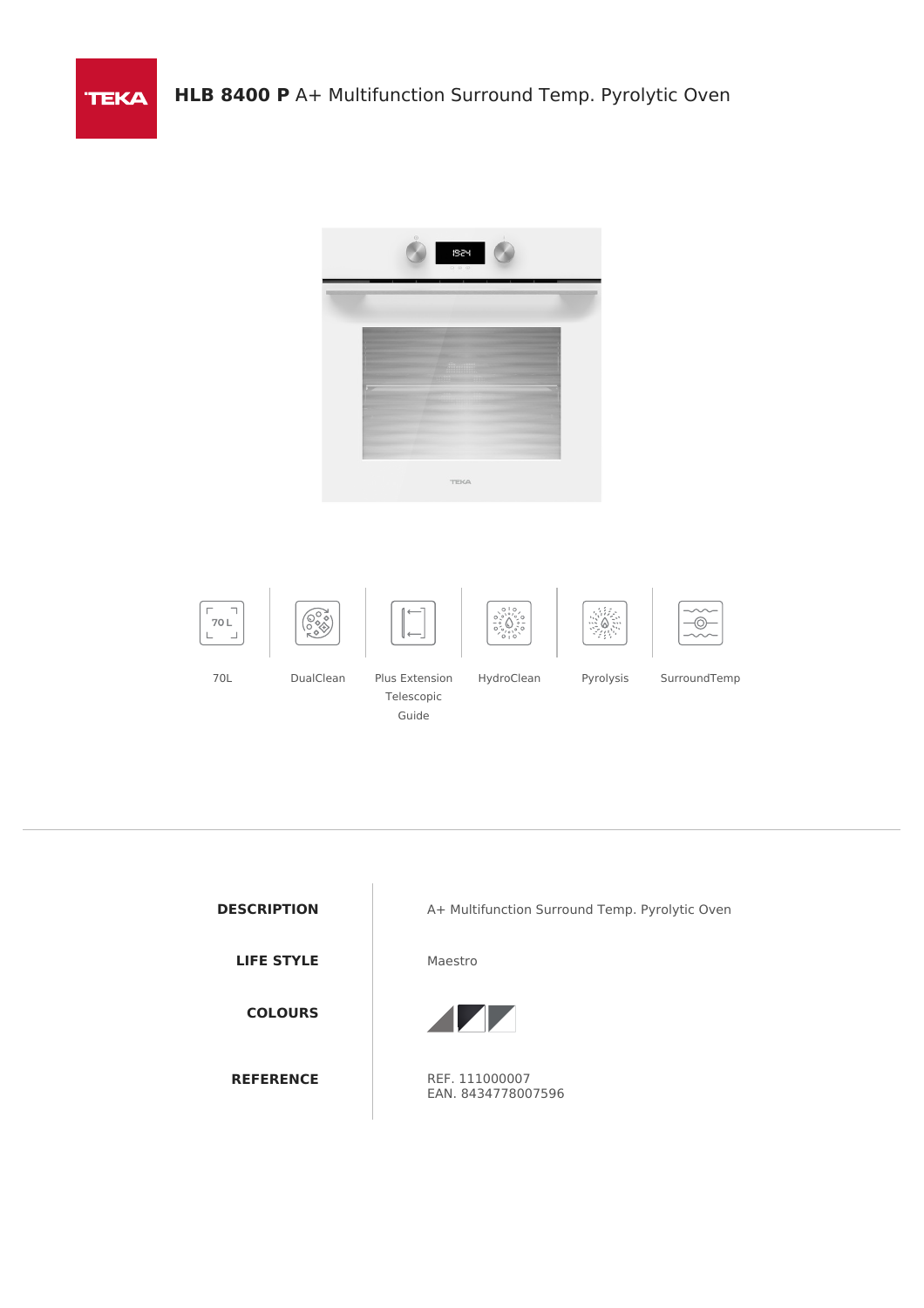# **HLB 8400 P**

**TEKA** 

**FEATURES** Urban Colors Edition Multifunction SurroundTemp oven 8 cooking functions Pyrolysis self-cleaning system and automatic HydroClean system Touch control display with knobs Electronic timer (Delay/Start function) Chrome supports with 5 cooking levels Plus Extension Telescopic guides Removable quadruple glazed door Automatic disconnection security system Children safety lock Manual quick preheating Anti-tip deep tray Capacity (gross/net): 71 / 70 litres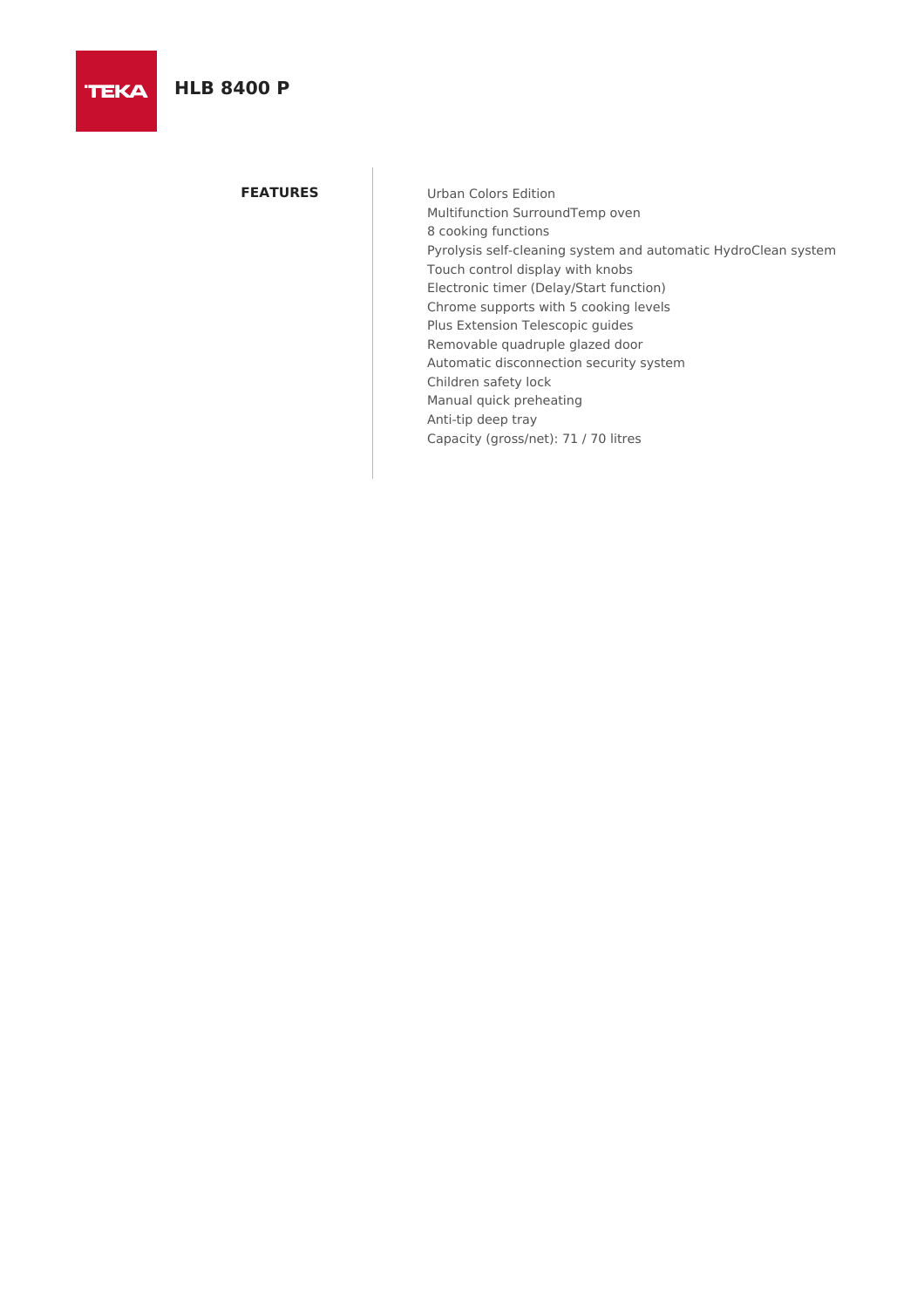

### **DIMENSIONS**

**TEKA** 

**Product height (mm):** 595 **Product width (mm):** 595 **Product depth (mm):** 537+22 **Product length (mm): Net weight (Kg):** 34

## **TECH SPECS**

#### **PARTICULAR CHARACTERISITICS**

**Certificates:** N / CE / CCA / CB **Number of cavities:** 1 **Type of inner light:** Halogen **Inside light position:** RIGHT TOP CORNER **Enamelled cavity:** Yes **Min. Temperature Regulator (ºC):** 50 **Max. Temperature Regulator (ºC):** 250 **Function selector:** 11+0 **Number of cooking functions:** 8 **Top + Bottom function:** Yes **Grill function:** Yes **MaxiGrill function:** Yes **Bottom function:** Yes **Bottom + TURBO (Pizza) function:** Yes **Turbo function:** Yes **ECO function:** Yes **Mechanical quick heating:** Yes **Touch Control Programmer:** Yes **Knobs type:** MMX FIX **Removable chromed tray guides:** Yes **Number of guide levels:** 5 **Easy slide telescopic guides:** Yes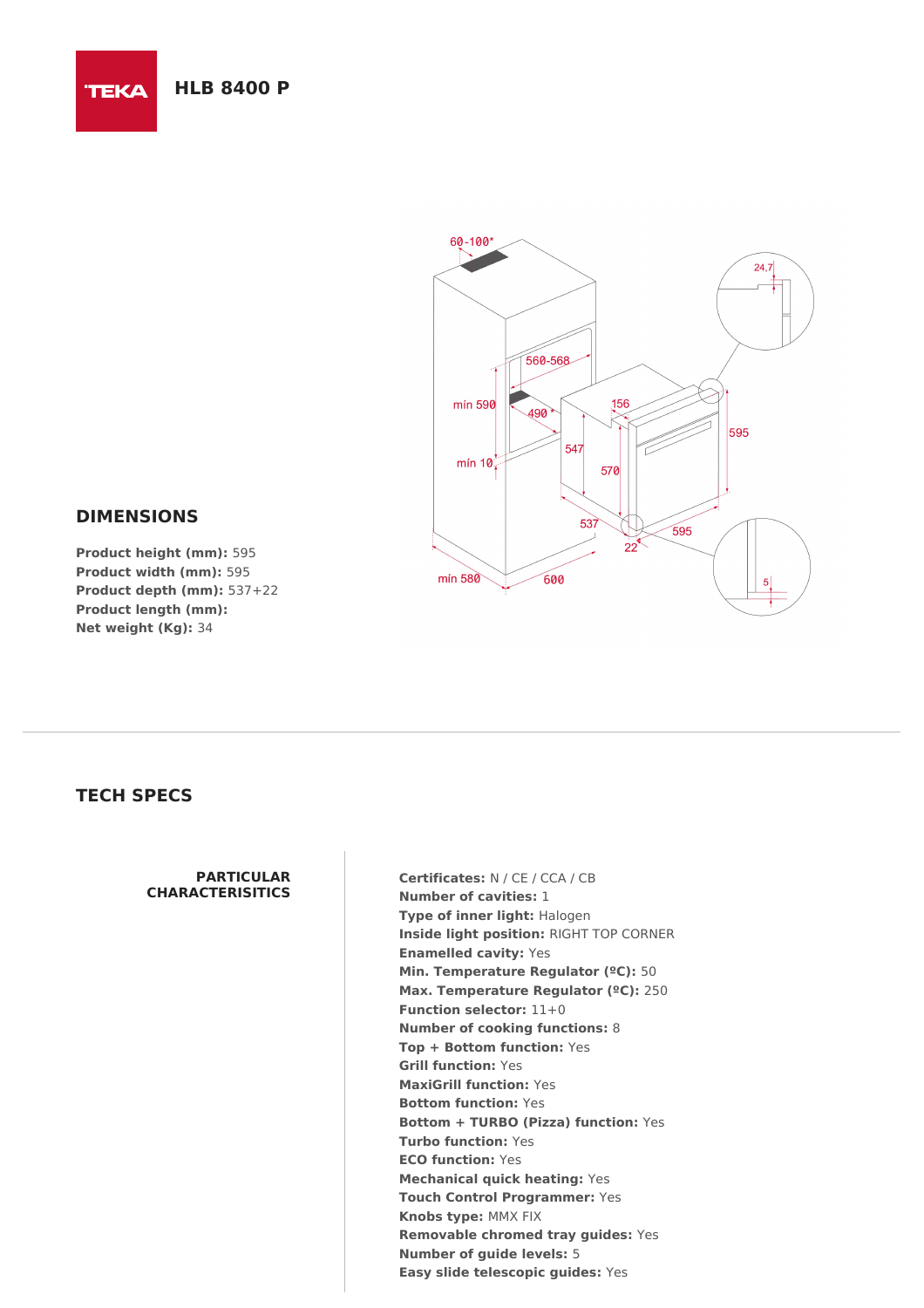| <b>ELECTRIC CONNECTION</b> | <b>Maximum Nominal Power (W): 3552</b><br>Frequency (Hz): 50/60<br><b>Power rate (V): 220-240</b><br>Cable Connection Length (cm): 110<br>Inside light Consumption (W): 25                                                                                                                                                                                              |
|----------------------------|-------------------------------------------------------------------------------------------------------------------------------------------------------------------------------------------------------------------------------------------------------------------------------------------------------------------------------------------------------------------------|
| <b>ENERGY CONSUMPTION</b>  | Energy consumption per cycle in conventional mode (kWh):<br>0.88<br>Energy consumption per cycle in fan-forced convection mode<br>(kWh): 0,68<br><b>Bottom Heating Element (W): 1050</b><br>Grill (W): 1400<br><b>Maxi Grill (W): 2450</b><br>Traditional (W): 2450<br><b>Turbo (W): 2000</b><br><b>Multifunction Turbo (W): 25</b><br><b>Cooling Fan Motor (W): 30</b> |
| <b>SECURITY SYSTEM</b>     | Automatic disconnection when opening the door: Yes<br>Panel blocking system: Yes<br><b>Children safety block option: Yes</b><br><b>Grill protection: Yes</b><br>Anti-tip tray system: Yes<br><b>Safety Thermostat: Yes</b>                                                                                                                                              |
| <b>CLEANING SYSTEM</b>     | Crystal Clean Enamel (Slippery): Yes<br><b>Hydroclean PRO: Yes</b><br><b>Pyrolytic: Yes</b><br><b>DualClean: Yes</b>                                                                                                                                                                                                                                                    |
| <b>ACCESSORIES</b>         | <b>Deep Tray (50 mm): 1</b><br><b>Standard grid: 1</b>                                                                                                                                                                                                                                                                                                                  |
| <b>ENERGY EFFICIENCY</b>   | <b>Energy Efficiency Class: A+</b><br><b>Energy Efficiency Index (EEI): 81</b>                                                                                                                                                                                                                                                                                          |